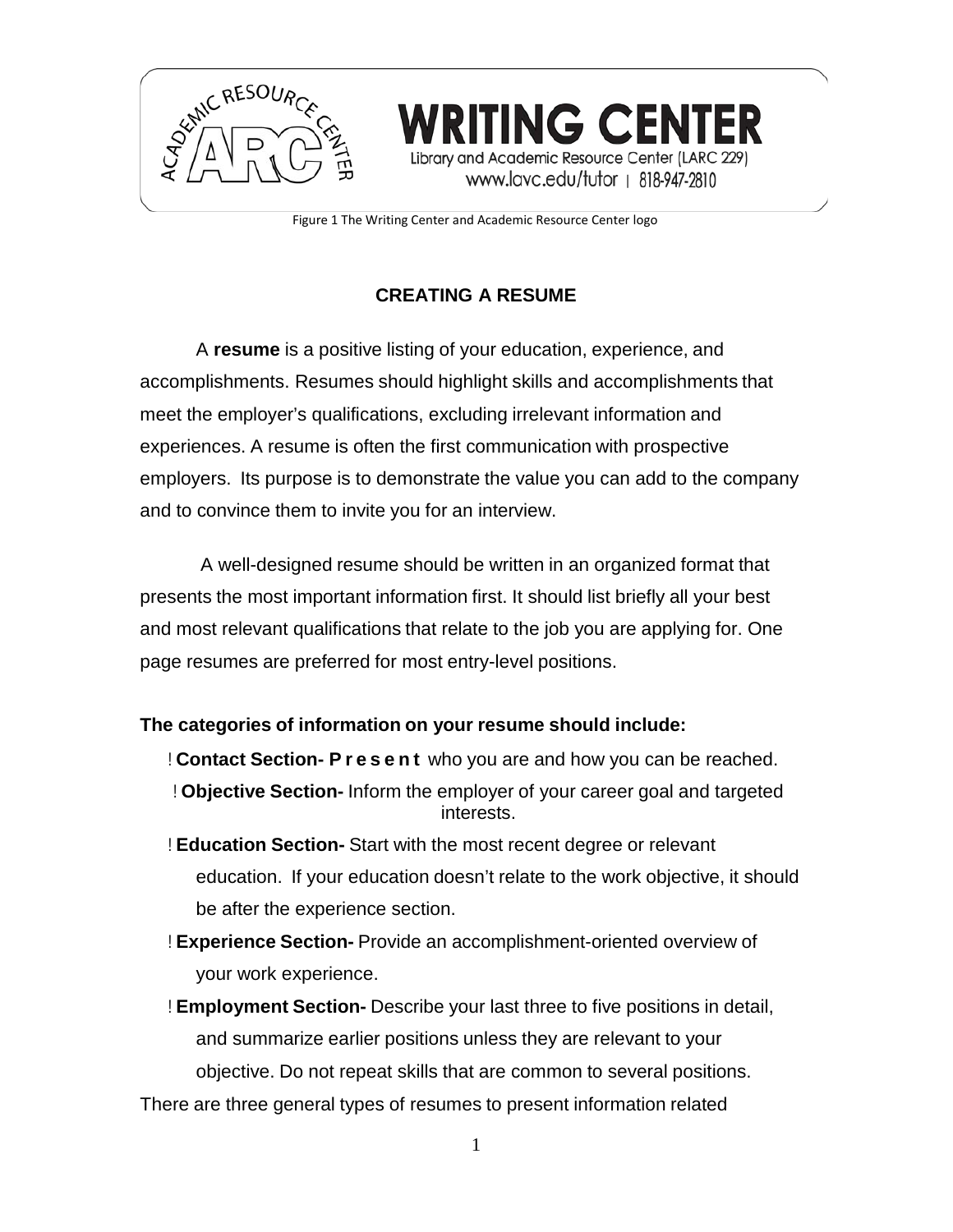to skills and experiences.

# **Chronological Resumes**

**A chronological resume** organizes **job history chronologically with the most recent job listed first.**

# **A chronological resume is advantageous when:**

- " Your recent employers and/or job titles are impressive
- " You are staying in the same career field
- " Your job history shows progress

## **A chronological resume is not advantageous when:**

- " You are changing career fields
- " You have changed employers frequently
- " You want to de-emphasize age

" You have been recently absent from the job market or have gaps in employment

# **See example on the last**

# **page. Functional Resumes**

**A functional resume** highlights **skills and accomplishments developed through work, academic, and community experiences**. Here your skills and potentials can be stressed and lack of experience or possible gaps in work-history de-emphasized.

# **A functional resume should be used when**:

# You want to focus on skills and accomplishments rather than a lengthy employment history

- # You are changing careers
- # Your career growth in the past has not been continuous and progressive
- # You have worked in several unrelated fields
- # Your work has been free-lance or temporary in nature

# **A functional resume is not advantageous when:**

- # You have little work experience
- # You want to emphasize promotions and career grow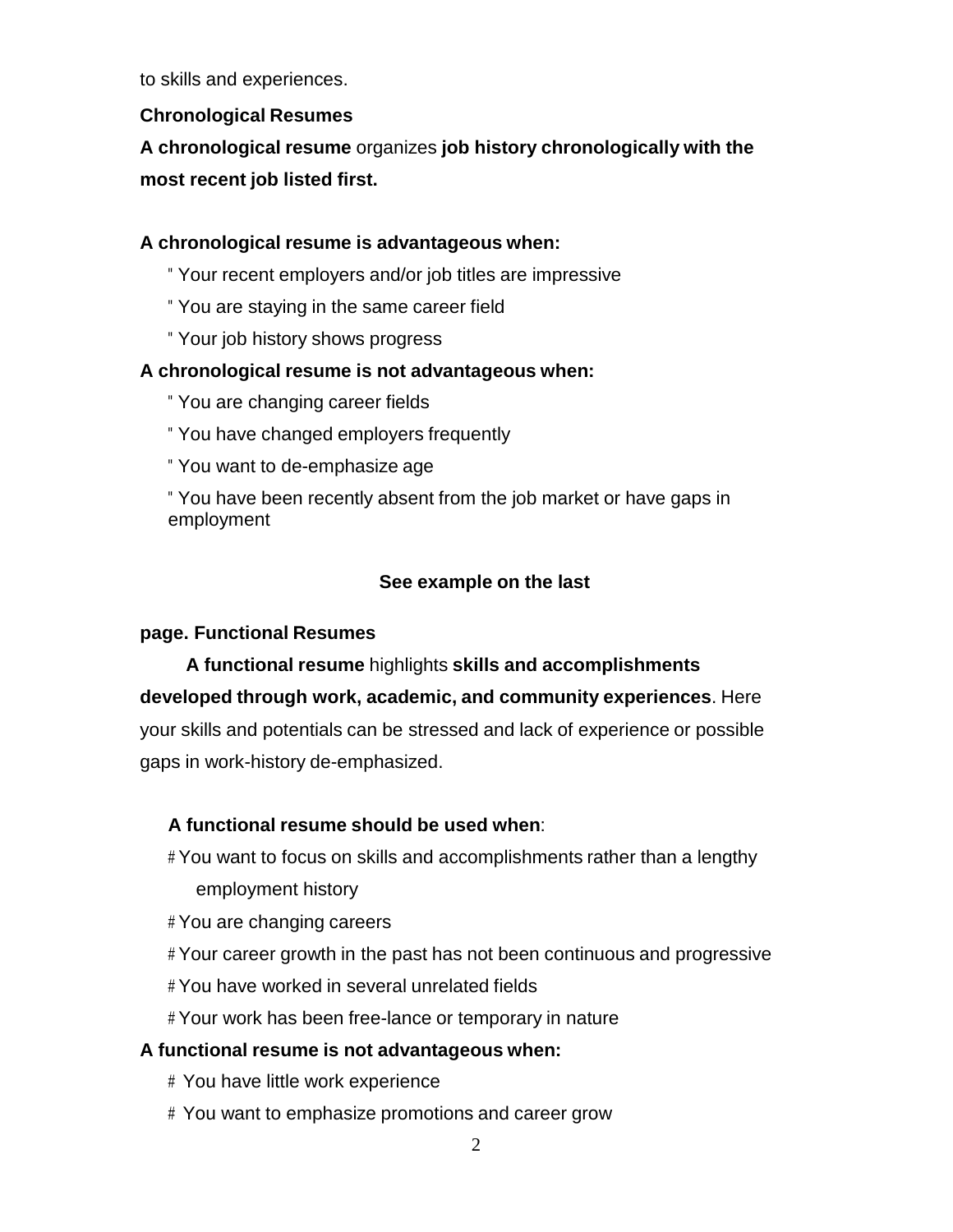**See example on the last page.**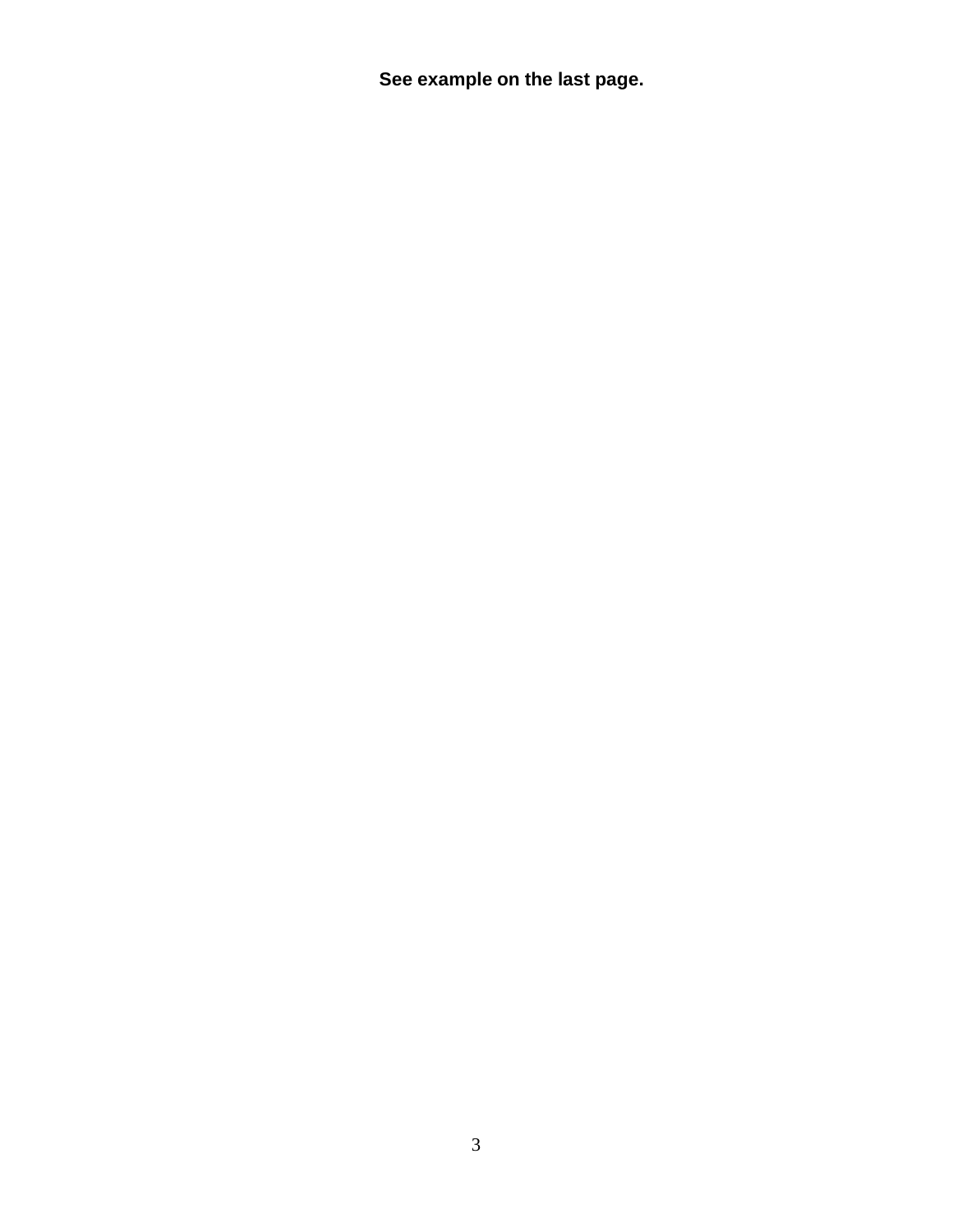#### **Combined Resumes**

**This kind of resume** combines **elements of the chronological and functional resume. It includes the traditional experience section of a chronological resume as well as the skills and accomplishments section of a functional resume.**

This format is advantageous for those who wish to apply for a job in a related career field or want to promote their marketable skills.

#### Helpful Hints

! A Resume should always be written in the third person without the use of "I" or

"me."

- ! Try to use proper keywords, especially for the companies who scan resumes.
- ! Determine appropriate keywords by reading job descriptions.
- ! Only include personal information where it demonstrates an important personal quality or qualification.
- ! Avoid using adjective clichés like *"self-motivated"* or *"dynamic."* Instead, demonstrate these qualities through powerful Action-Benefit statements (showing that your action had a positive benefit). For example: Designed and implemented employee evaluation protocols.

! Never use the same action verb repeatedly, try to use its synonyms (ex.

# *Instead of repeating the word " directed," you may say controlled, guided, supervised, managed, etc).*

! Avoid *italics* and underlining especially for the resumes that will be scanned, as they may cause problems for scanners to read. Use **boldface** or ALL CAPITAL LETTERS if you want to emphasize something.

! Avoid graphics, shadowing, and double spacing within sections.

- ! Print your (especially scannable) resume in black ink only, using a standard font and letter size, on white or cream paper (size 8.5x11).
- ! When mailing use a large envelope that accommodates the resume without having to fold it.

#### !**KEEP IT SIMPLE!**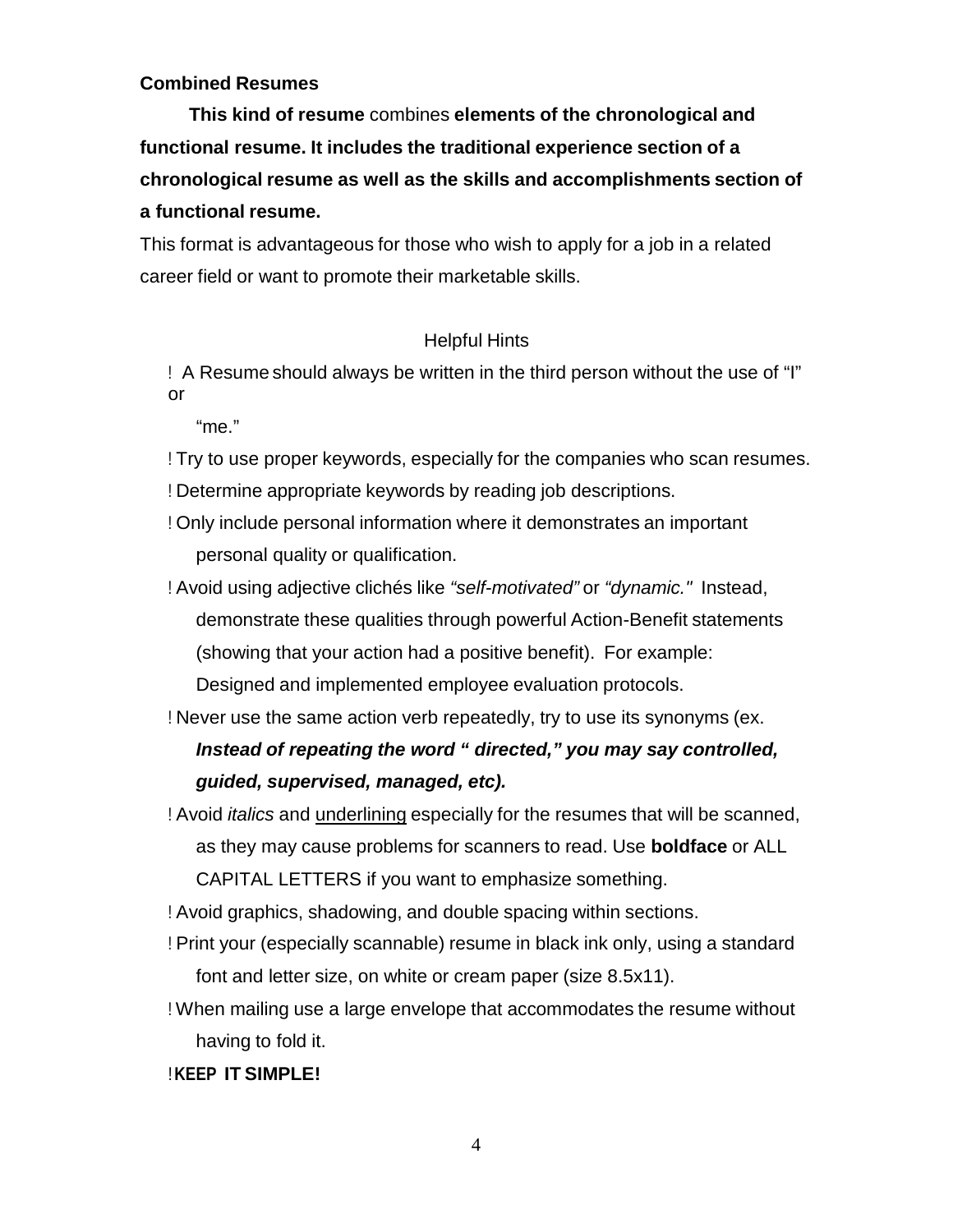#### **Key resume phrases and words**

To make your resume more readable and effective use the following phrases and words:

- **■** Established
- **↓** Edited
- **↓** Managed
- **Waintained**
- **↓** Assisted

with  $\blacksquare$ 

Coordinated <del>↓</del>

Delegated

 $\ddot{\phantom{0}}$ 

Developed +

Consulted **↓** 

Presented

- $\overline{\phantom{a}}$  Successful in/at
- **EXPERIENCEDE EXPERIENCEDENT** Knowledge of/experienced

as

 $\ddot{\phantom{1}}$  Initially employed

# **Proficient /competent at**

- **↓ Sales quote accountability**
- $\leftarrow$  Accomplished
- **Demonstrated**
- $\bigcup$  Experience involved / included
- **↓** Expertise and demonstrated

skills  $\downarrow$  Extensive training /

involvement  $\uparrow$  Specialize in

- $\overline{\phantom{a}}$  Temporarily assigned to
- $\Box$  In charge

## **This handout is based on the following sources**:

Cooperative Education Dep. of LAVC. A Handout on Resume Writing. Valley Glen: Los Angeles Valley College, 2005.<br>Himstreet, C. William; Baty and Murlin Wayne. Business Communications. 9thed.<br>Boston: PWS-KENT Publishing Co. 1990.\* Kramer, R. Mark. Resume Maker Professional. CA: Individual Software Inc. Copyright, 2003. National Resume Writers Association. A Guide To Writing Resumes That Make an Impression and the set of the set of the set of the set of the set of the set of the set of the set of the s [www.nrwa.com.](http://www.nrwa.com/) \*This book is available in The Writing Center.

#### **For further reference, see the following website which is available online at The Writing Center:**

How to Write a MasterPiece of a Resume. Rockport Institute. 18 April 2006.

< [http://www.rockportinstitute.com/resumes.html>](http://www.rockportinstitute.com/resumes.html)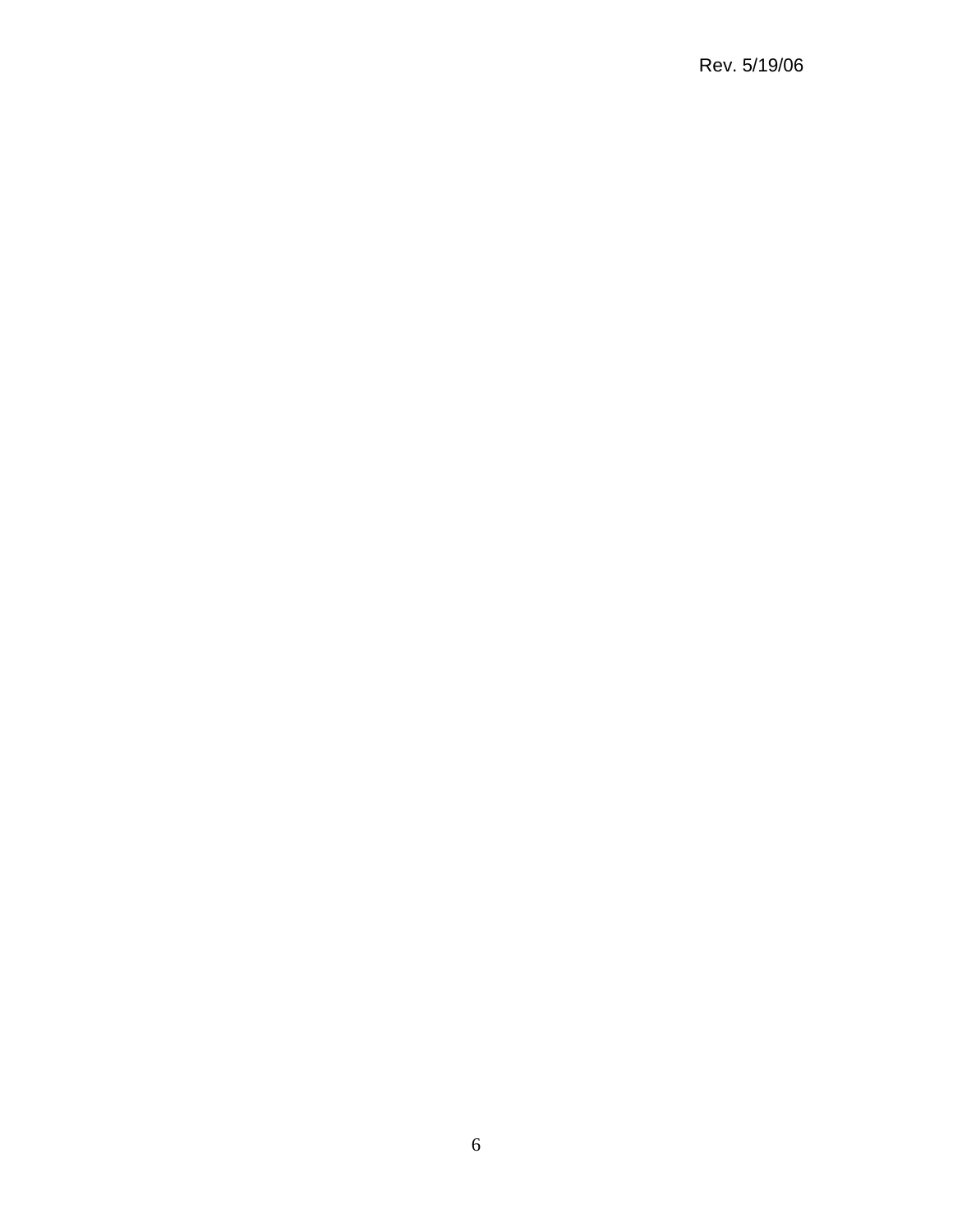# **SAMPLE CHRONOLOGICAL RESUME, SIZE 12 FONT, VERDANA**

IDEAL CANDIDATE 12345 Century Blvd. Los Angeles, Ca 90045 (818) 555 2300 Home (818) 555 3322 Cel[l](mailto:%20idealcandidate@aol.com) [idealcandidate@aol.c](mailto:%20idealcandidate@aol.com) [om](mailto:%20idealcandidate@aol.com)

## **OBJECTIVE**

School Age Program Director

## **EDUCATION**

BA degree in Child Development May2003 California State University of Northridge (CSUN)

## **PROFESSIONAL EXPERIENCE**

**May 2002 to Present**

Program Specialist, Latchkey **Division** Los Angeles unified School District

\$ Supervisor of 16 site directors and their assistants

\$ Trained supervisors for all new employees and provided in-service workshops

\$ Interviewed and hired prospective employees

\$ Responsible for monthly State reimbursement

\$ Oversaw student matriculation

\$ Developed a curriculum guide for teachers of school-age children

\$ Co-authored a comprehensive parent handbook

# **January 2000 to May 2002**

Teacher assistant

CSUN Preschool laboratory Northridge

- \$ Planned and supervised a variety of activities for preschool children
- \$ Participated in weekly staff meetings
- \$ Completed child assessments

\$ Assisted school director

# **May 1998 to December 1999**

After School Counselor / Coordinator

Canyon Kids School and Camp Woodland Hills

- \$ Developed and conducted a new after school program which increased enrollment from 15 to 32 plus a waiting list
- \$ Planned and coordinated extracurricular activities for 5 to 12 years olds
- \$ Created and implemented a full-time summer camp program
- **S** Organized fund raisers field trips and quest speakers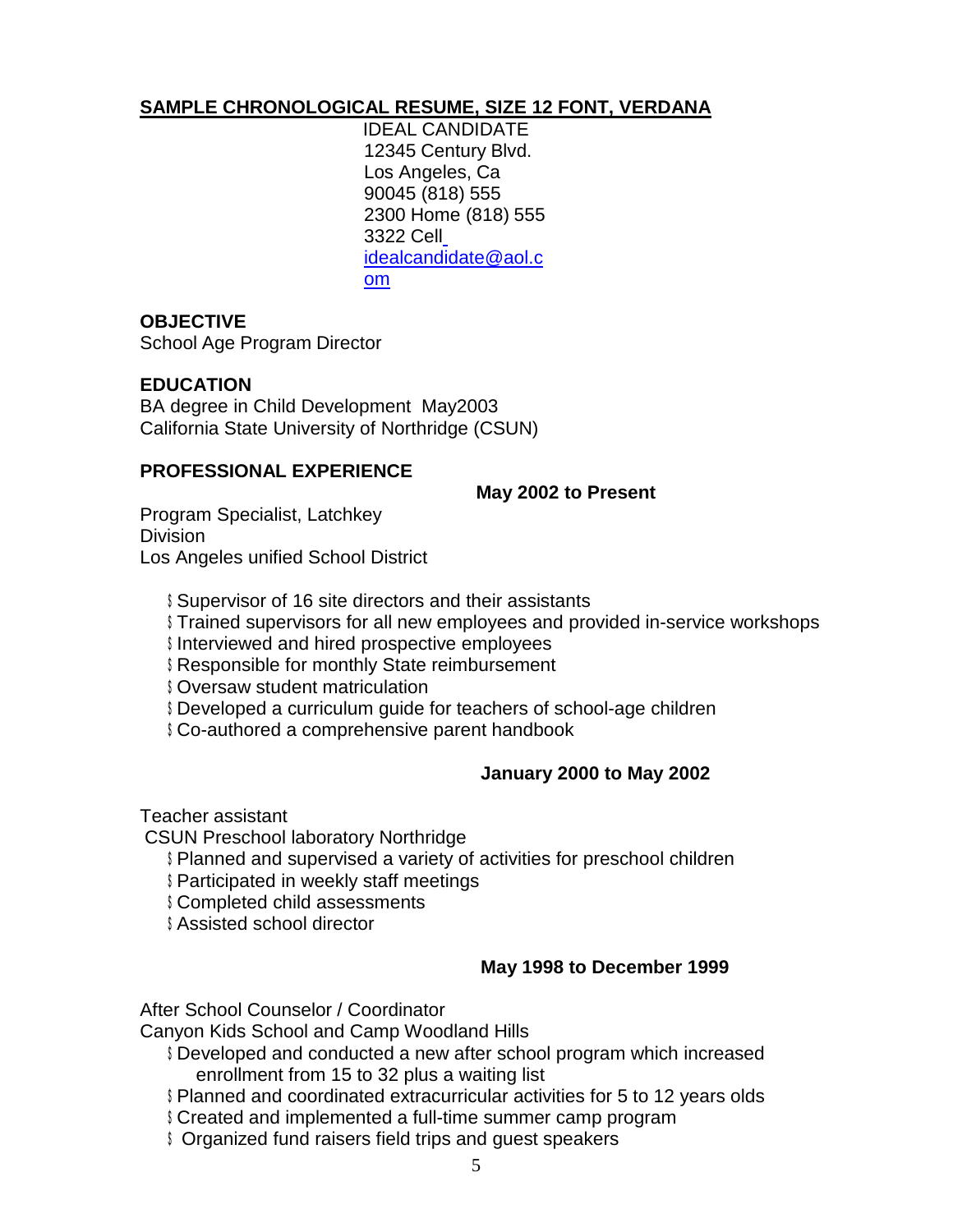**References and transcripts available upon request**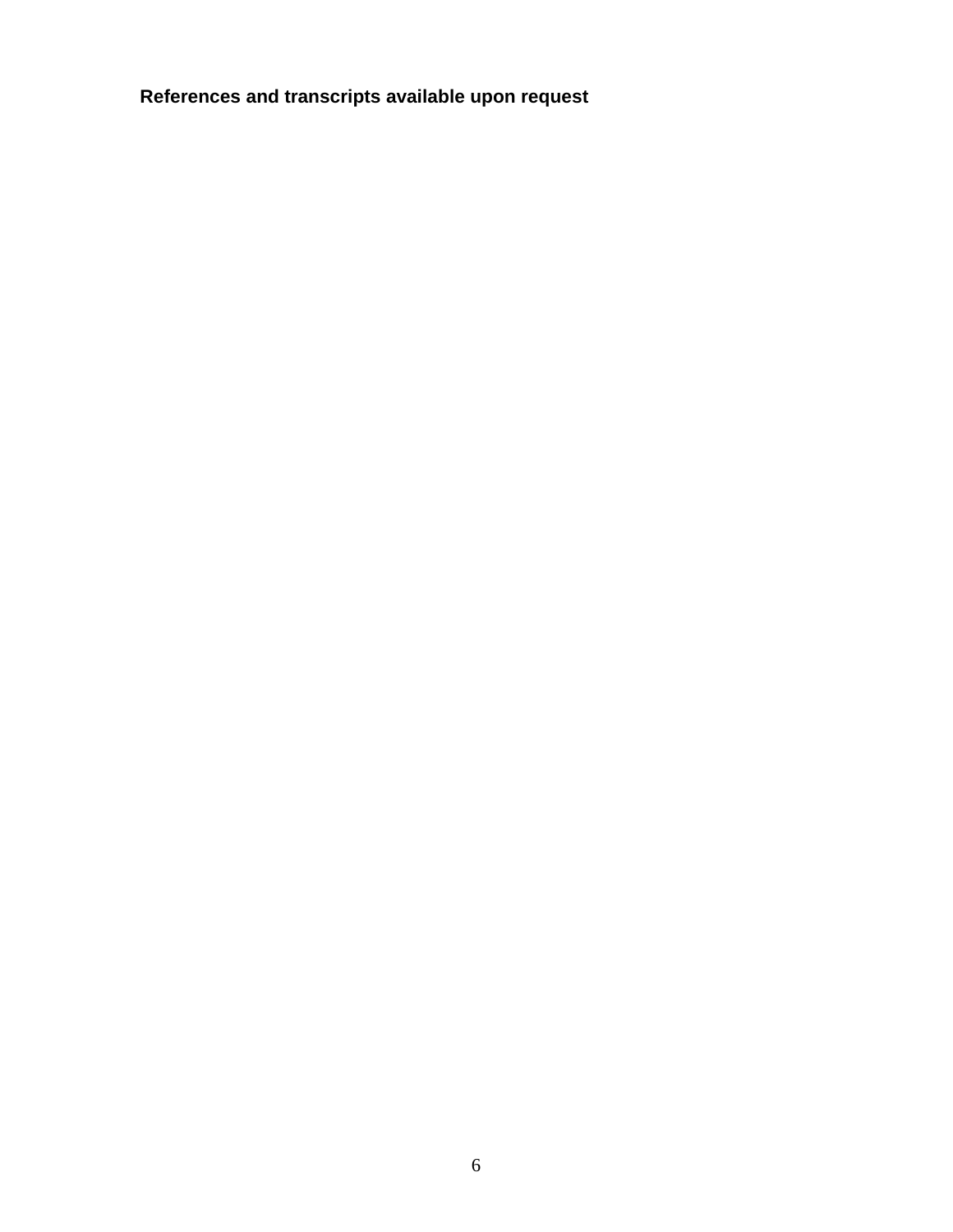# **SAMPLE FUNCTIONAL RESUME, SIZE 10 FONT, VERDANA**

#### **IDEAL CANDIDATE**

2345 Nordhoff Street Van Nuys, CA 91432 (818) 764 4321 Home (818) 521 4358 Cell

## **OBJECTIVE**

Special Projects Assistant

## **QUALIFICATIONS AND SKILLS**

#### COMMUNITY ECONOMIC DEVELOPMENT

- \$ Assisted Community Development Director in grant activities toward commercial and industrial growth
- \$ Developed direct mail and print media marketing packages for Community Development Agency
- \$ Represented Chamber of Commerce and Community Development Agency at economic development workshops

#### **COMMUNICATIONS**

\$ Researched and wrote reports for Director Community Development \$ Developed and implemented survey of over 30 cities for Joint Senate Assembly

Hearings on Local Long Term Financing

- \$ Edited staff reports and government contracts
- \$ Wrote extensive correspondence for public agencies and businesses

BUSINESS AND FINANCE

- \$ Provided staff assistance to City Budget and Finance Director
- \$ Served on select committee responsible for development of \$900,000 budget University Associated Students

## **WORK HISTORY**

#### **June 2002 to Present**

\$ Administrative Assistance City Manager's office Community Development, Budget and Finance Government Affairs city of Valley Vista

## **May 1999 to May 2001**

\$ Director of Community Services Associated Students California State University of Northridge

**March 1996 to April 1999**

\$ Sales Liaison Electro data Inc. Oxford California